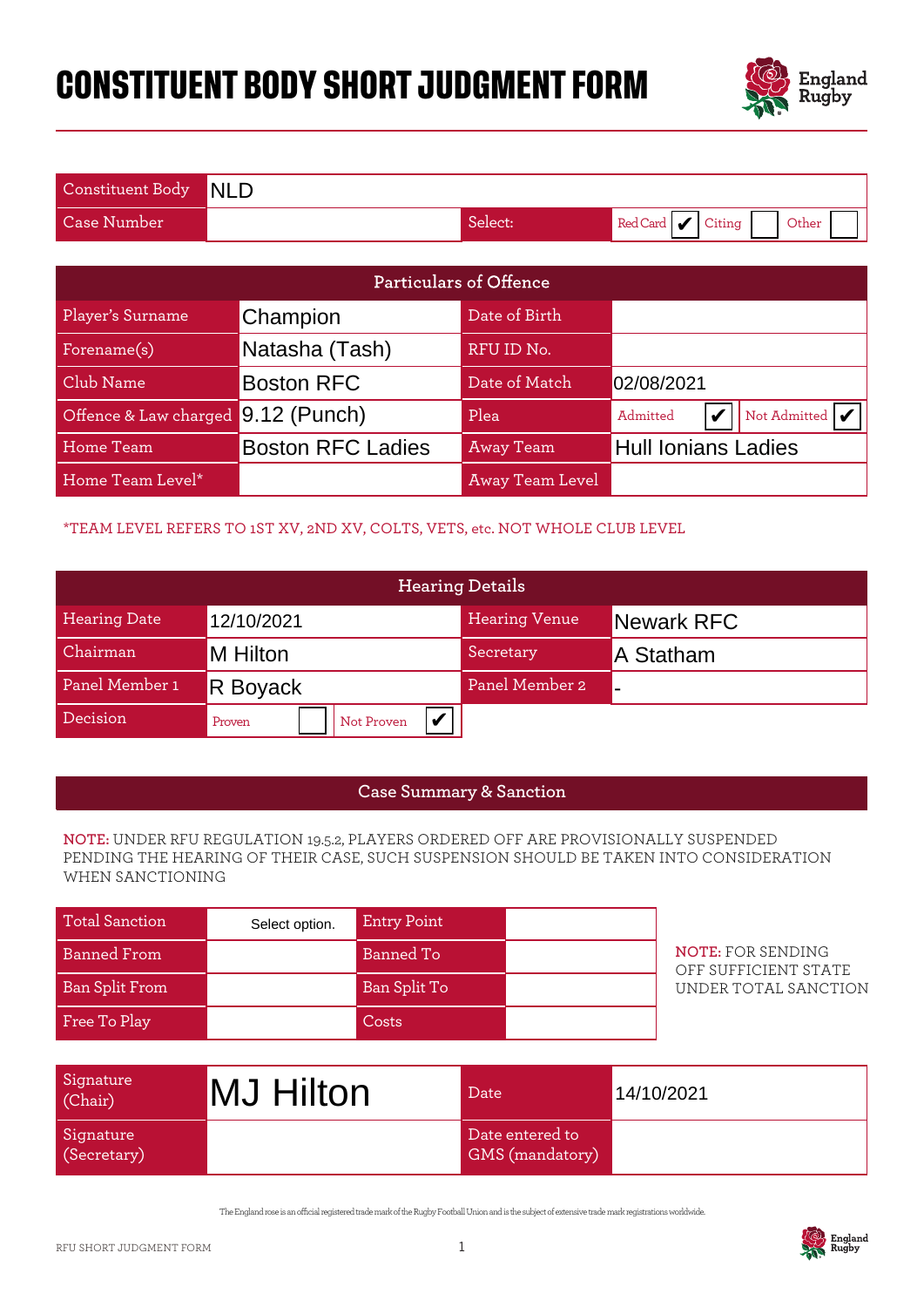|                                                                                      | Assessment of Offence (Regulation 19.11.8)                                              |                            |                     |                                                 |  |
|--------------------------------------------------------------------------------------|-----------------------------------------------------------------------------------------|----------------------------|---------------------|-------------------------------------------------|--|
| PLEASE TICK APPROPRIATE BOX:                                                         |                                                                                         |                            | Reckless 19.11.8(b) |                                                 |  |
| Nature of actions 19.11.8(c)                                                         |                                                                                         |                            |                     | Existence of provocation 19.11.8(d)             |  |
| Alledged punch thrown by player during melee<br>involving most, if not all, players. | Player had been pushed by opposition player<br>who ran in from distance and pushed her. |                            |                     |                                                 |  |
| Whether player retaliated 19.11.8(e)                                                 |                                                                                         | Self-defence 19.11.8(f)    |                     |                                                 |  |
| Response to being pushed                                                             | N/A                                                                                     |                            |                     |                                                 |  |
| Effect on victim $19.11.8(g)$                                                        |                                                                                         | Effect on match 19.11.8(h) |                     |                                                 |  |
| None - no injury                                                                     | <b>None</b>                                                                             |                            |                     |                                                 |  |
| Vulnerability of victim 19.11.8(i)                                                   |                                                                                         |                            |                     | Level of participation/premeditation 19.11.8(j) |  |
| N/A                                                                                  | N/A                                                                                     |                            |                     |                                                 |  |
| Conduct completed/attempted 19.11.8(k)                                               | Other features of player's conduct 19.11.8(l)                                           |                            |                     |                                                 |  |
| N/A                                                                                  |                                                                                         | N/A                        |                     |                                                 |  |
| Entry point number                                                                   |                                                                                         |                            |                     |                                                 |  |
| Top End*                                                                             | Mid-Range                                                                               |                            |                     | Low End                                         |  |

## **NOTE:** STATE NUMBER OF WEEKS OR MATCHES ENTRY POINT FOR OFFENCE

\*If top end, the Panel should identify an entry point between the top end and the maximum sanction (19.11.9) as set out in Appendix 2

In making the above assessment, the Panel should consider the RFU Practice Note as set out in Appendix 5 to Regulation 19. Significant weight should be given to RFU regulation 19.11.8(a), 19.11.8(h) and 19.11.8(i).

The England rose is an ocial registered trade mark of the Rugby Football Union and is the subject of extensive trade mark registrations worldwide.

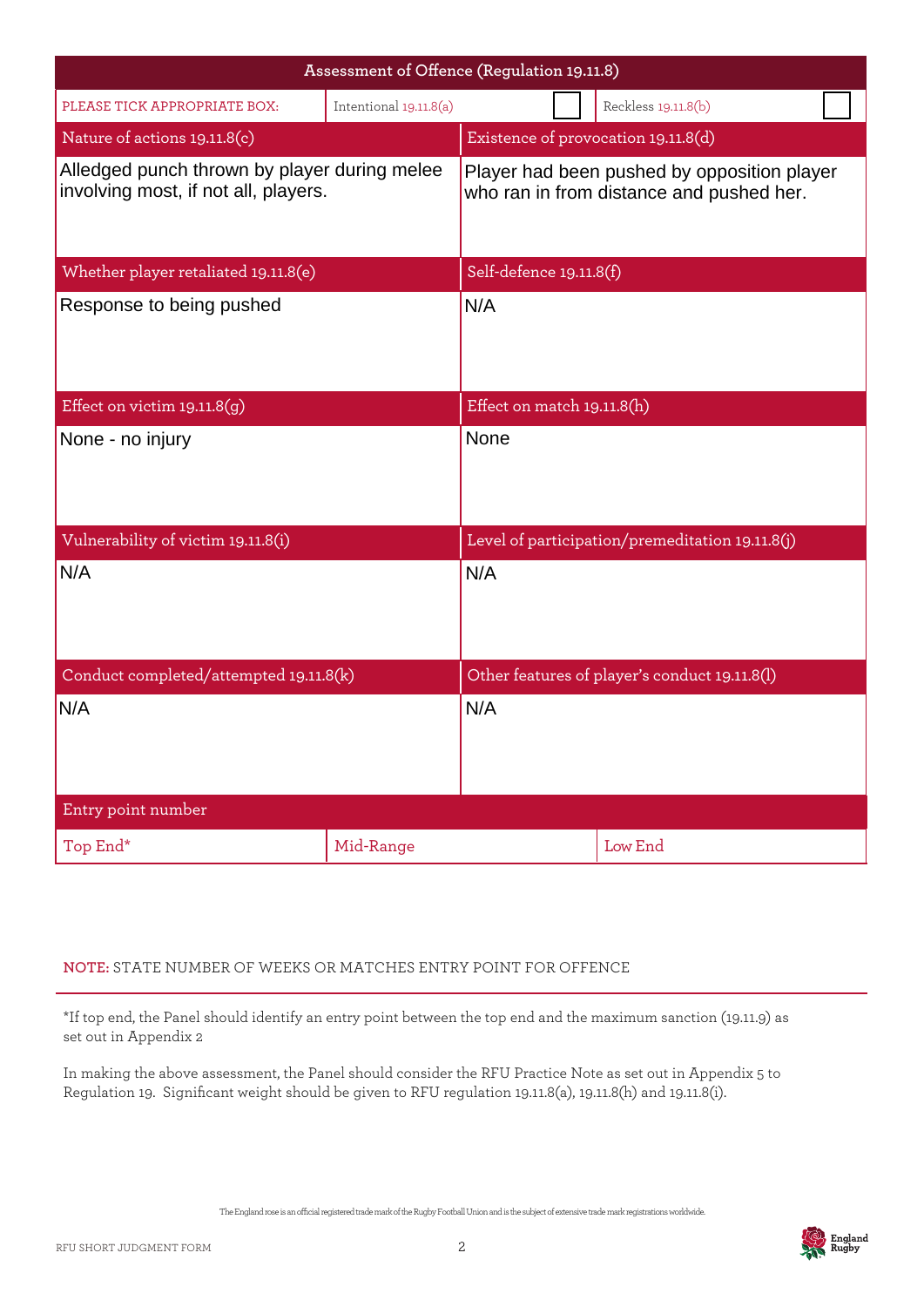| Reasons for Entry Point        |  |  |
|--------------------------------|--|--|
| See below - Red Card rescinded |  |  |
|                                |  |  |
|                                |  |  |
|                                |  |  |
|                                |  |  |
|                                |  |  |

| See below - Red Card rescinded                                                                                  |                                                                    |  |  |  |
|-----------------------------------------------------------------------------------------------------------------|--------------------------------------------------------------------|--|--|--|
|                                                                                                                 |                                                                    |  |  |  |
|                                                                                                                 |                                                                    |  |  |  |
|                                                                                                                 |                                                                    |  |  |  |
|                                                                                                                 | Mitigating Factors (Regulation 19.11.10)                           |  |  |  |
| Acknowledgement of guilt 19.11.11(a)                                                                            | Player's disciplinary record/good character 19.11.11(b)            |  |  |  |
| Admits pushing opponent but not punching                                                                        | No issues                                                          |  |  |  |
| Youth & inexperience of player 19.11.11(c)                                                                      | Conduct prior to and at hearing 19.11.11(d)                        |  |  |  |
| Playing 5+years                                                                                                 | Contrite                                                           |  |  |  |
| Remorse & timing of remorse 19.11.11(e)                                                                         | Other off-field mitigation 19.11.11(f)                             |  |  |  |
| Appoligised to referee at the time for not<br>removing herself from the melee but denied<br>punching any player | Involved in establishment and retention of<br>Womens section/team. |  |  |  |

Number of weeks deducted: N/A

**NOTE:** SUBJECT TO REGULATION 19.11.13, A DISCIPLINARY PANEL CANNOT APPLY A GREATER REDUCTION THAN 50% OF THE RELEVANT ENTRY POINT SUSPENSION

The England rose is an ocial registered trade mark of the Rugby Football Union and is the subject of extensive trade mark registrations worldwide.